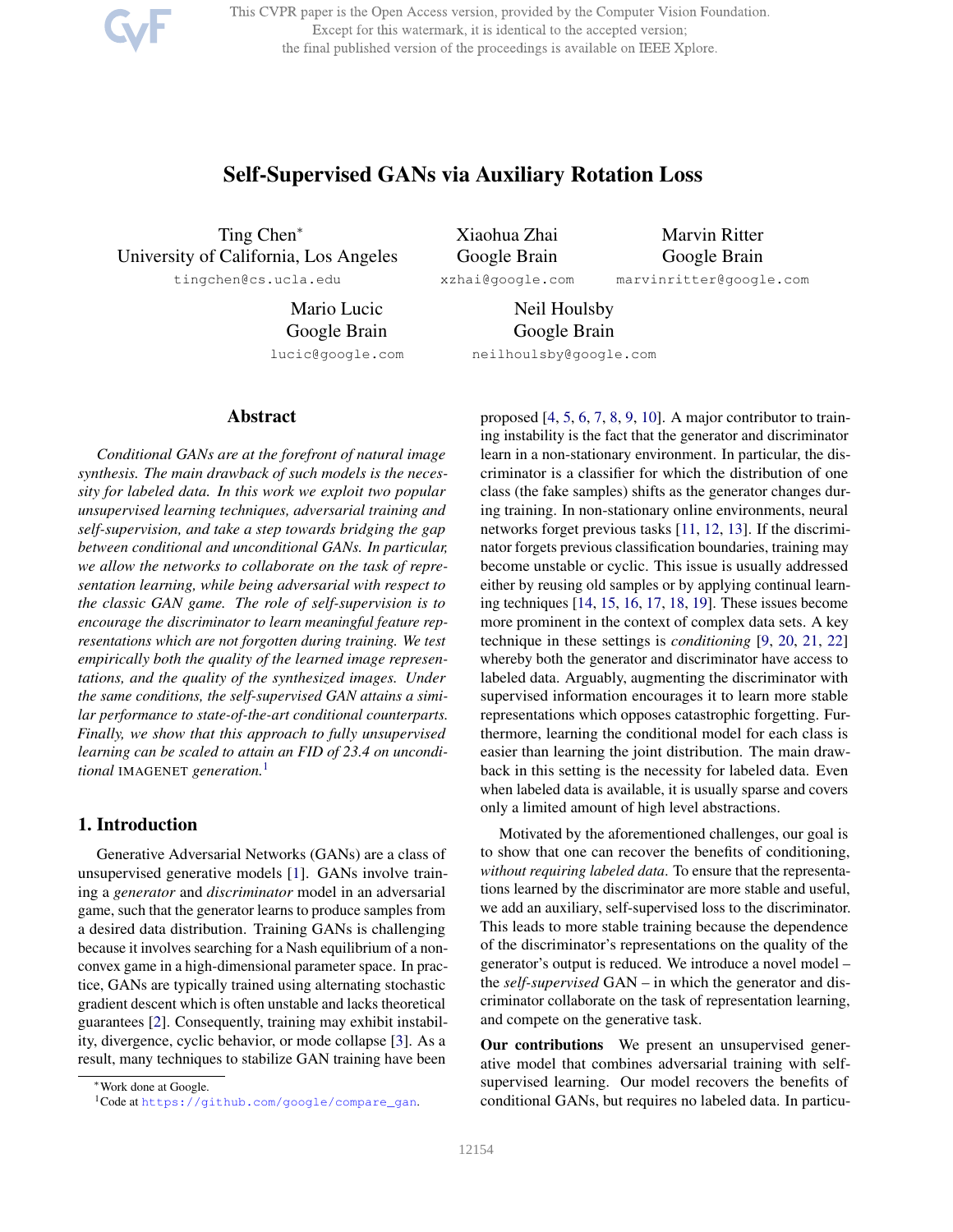

Figure 1: Discriminator with rotation-based self-supervision. The discriminator, D, performs two tasks: true vs. fake binary classification, and rotation degree classification. Both the fake and real images are rotated by 0, 90, 180, and 270 degrees. The colored arrows indicate that only the upright images are considered for true vs. fake classification loss task. For the rotation loss, all images are classified by the discriminator according to their rotation degree.

lar, *under the same training conditions*, the self-supervised GAN closes the gap in natural image synthesis between unconditional and conditional models. Within this setting the quality of discriminator's representations is greatly increased which might be of separate interest in the context of transfer learning. A large-scale implementation of the model leads to promising results on *unconditional* IMAGENET generation, a task considered daunting by the community. We believe that this work is an important step in the direction of high quality, fully unsupervised, natural image synthesis.

#### 2. A Key Issue: Discriminator Forgetting

The original value function for GAN training is [1]:

$$
V(G, D) = \mathbb{E}_{\boldsymbol{x} \sim P_{\text{data}}(\boldsymbol{x})}[\log P_D(S=1 \mid \boldsymbol{x})] + \mathbb{E}_{\boldsymbol{x} \sim P_G(\boldsymbol{x})}[\log(1 - P_D(S=0 \mid \boldsymbol{x}))]
$$
(1)

where  $P_{data}$  is the true data distribution, and  $P_G$  is the distribution induced by transforming a simple distribution  $z \sim P(z)$  using the deterministic mapping given by the generator,  $x = G(z)$ , and  $P<sub>D</sub>$  is the discriminator's Bernoulli distribution over the labels (true or fake). In the original minimax setting the generator maximizes Equation 1 with respect to it's parameters, while the discriminator minimizes it. Training is typically performed via alternating stochastic gradient descent. Therefore, at iteration  $t$  during training, the discriminator classifies samples as coming from  $P_{\text{data}}$ or  $P_G^{(t)}$ . As the parameters of G change, the distribution  $P_G^{(t)}$  changes, which implies a non-stationary online learning problem for the discriminator.

This challenge has received a great deal of attention and explicit temporal dependencies have been proposed to improve training in this setting [2, 15, 17, 19]. Furthermore, in online learning of non-convex functions, neural networks have been shown to forget previous tasks [11, 12, 13]. In the context of GANs, learning varying levels of detail, structure, and texture, can be considered different tasks. For example, if the generator first learns the global structure, the discriminator will naturally try to build a representation which allows it to efficiently penalize the generator based only on the differences in global structure, or the lack of local structure. As such, one source of instability in training is that the discriminator is not incentivised to maintain a useful data representation as long as the current representation is useful to discriminate between the classes.

Further evidence can be gathered by considering the generator and discriminator at convergence. Indeed, Goodfellow et al. [1] show that the optimal discriminator estimates the likelihood ratio between the generated and real data distributions. Therefore, given a perfect generator, where  $P_G = P_{data}$ , the optimal discriminator simply outputs 0.5, which is a constant and doesn't depend on the input. Hence, this discriminator would have no requirement to retain meaningful representations. Furthermore, if regularization is applied, the discriminator might ignore all but the minor features which distinguish real and fake data.

We demonstrate the impact of discriminator forgetting in two settings. (1) A simple scenario shown in Figure 3(a), and, (2) during the training of a GAN shown in Figure 2. In the first case a classifier is trained sequentially on 1-vs.-all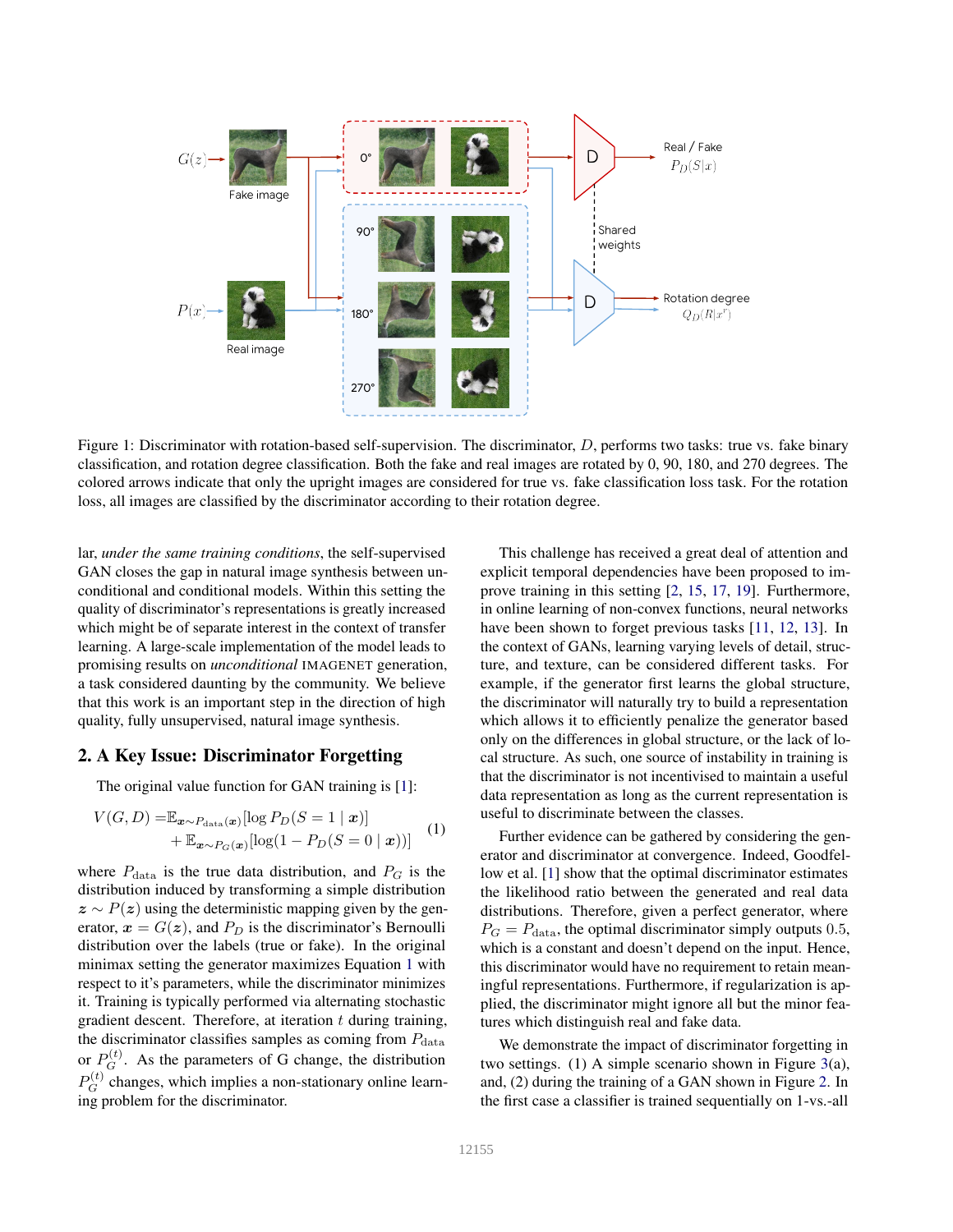

Figure 2: Performance of a linear classification model, trained on IMAGENET on representations extracted from the final layer of the discriminator. Uncond-GAN denotes an unconditional GAN. SS-GAN denotes the same model when self-supervision is added. For the Uncond-GAN, the representation gathers information about the class of the image and the accuracy increases. However, after 500k iterations, the representations lose information about the classes and performance decreases. SS-GAN alleviates this problem. More details are presented in Section 4.

classification tasks on each of the ten classes in CIFAR10. It is trained for 1k iterations on each task before switching to the next. At 10k iterations the training cycle repeats from the first task. Figure 3(a) shows substantial forgetting, despite the tasks being similar. Each time the task switches, the classifier accuracy drops substantially. After 10k iterations, the cycle of tasks repeats, and the accuracy is the same as the first cycle. No useful information is carried across tasks. This demonstrates that the model does not retain generalizable representations in this non-stationary environment. In the second setting shown in Figure 2 we observe a similar effect during GAN training. Every 100k iterations, the discriminator representations are evaluated on IMAGENET classification; the full protocol is described in Section 4.4. During training, classification of the unconditional GAN increases, then decreases, indicating that information about the classes is acquired and later forgotten. This forgetting correlates with training instability. Adding self-supervision, as detailed in the following section, prevents this forgetting of the classes in the discriminator representations.

### 3. The Self-Supervised GAN

Motivated by the main challenge of discriminator forgetting, we aim to imbue the discriminator with a mechanism which allows learning useful representations, independently of the quality of the current generator. To this end, we exploit recent advancements in self-supervised approaches for representation learning. The main idea behind self-supervision is



Figure 3: Image classification accuracy when the underlying class distribution shifts every 1k iterations. The vertical dashed line indicates the end of an entire cycle through the tasks, and return to the original classification task at  $t = 0$ . *Left*: vanilla classifier. *Right*: classifier with an additional self-supervised loss. This example demonstrates that a classifier may fail to learn generalizable representations in a non-stationary environment, but self-supervision helps mitigate this problem.

to train a model on a pretext task like predicting rotation angle or relative location of an image patch, and then extracting representations from the resulting networks [23, 24, 25]. We propose to add a self-supervised task to our discriminator.

In particular, we apply the state-of-the-art selfsupervision method based on image rotation [26]. In this method, the images are rotated, and the angle of rotation becomes the artificial label (cf. Figure 1). The self-supervised task is then to predict the angle of rotation of an image. The effects of this additional loss on the image classification task is evident in Figure 3(b): When coupled with the self-supervised loss, the network learns representations that transfer across tasks and the performance continually improves. On the second cycle through the tasks, from 10k iterations onward, performance is improved. Intuitively, this loss encourages the classifier to learn useful image representations to detect the rotation angles, which transfers to the image classification task.

We augment the discriminator with a rotation-based loss which results in the following loss functions:

$$
L_G = -V(G, D) - \alpha \mathbb{E}_{\mathbf{x} \sim P_G} \mathbb{E}_{r \sim \mathcal{R}} [\log Q_D(R = r \mid \mathbf{x}^r)],
$$
  
\n
$$
L_D = V(G, D) - \beta \mathbb{E}_{\mathbf{x} \sim P_{data}} \mathbb{E}_{r \sim \mathcal{R}} [\log Q_D(R = r \mid \mathbf{x}^r)],
$$

where  $V(G, D)$  is the value function from Equation 1,  $r \in \mathcal{R}$ is a rotation selected from a set of possible rotations. In this work we use  $\mathcal{R} = \{0^\circ, 90^\circ, 180^\circ, 270^\circ\}$  as in Gidaris et al. [26]. Image  $x$  rotated by  $r$  degrees is denoted as  $x^r$ , and  $Q(R | x^r)$  is the discriminator's predictive distribution over the angles of rotation of the sample.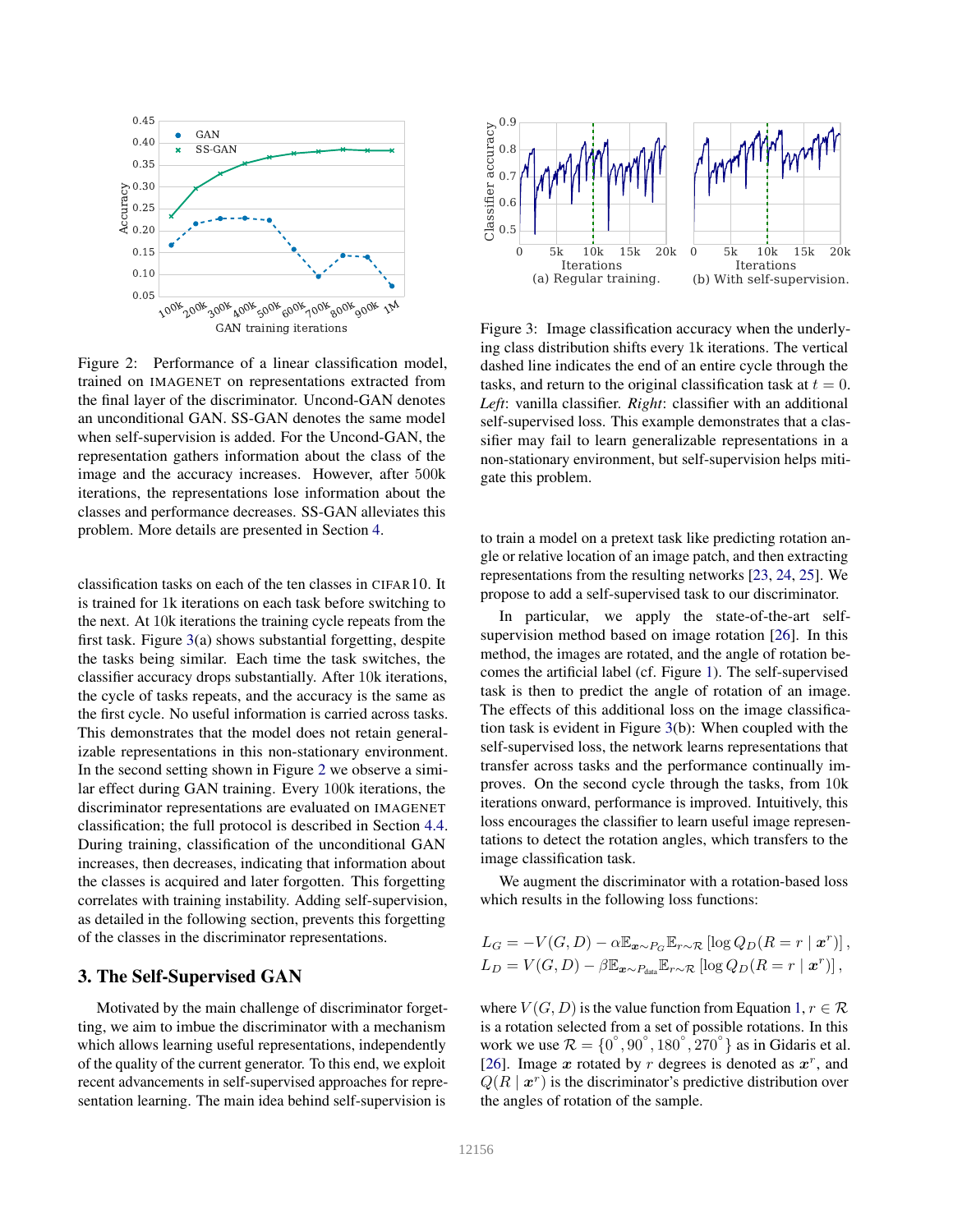Collaborative Adversarial Training In our model, the generator and discriminator are adversarial with respect to the true vs. fake prediction loss,  $V(G, D)$ , however, they are *collaborative* with respect to the rotation task. First, consider the value function of the generator which biases the generation towards images, that when rotated, the discriminator can detect their rotation angle. Note that the generator is not conditional but only generates "upright" images which are subsequently rotated and fed to the discriminator. On the other hand, the discriminator is trained to detect rotation angles based *only on the true data*. In other words, the parameters of the discriminator get updated only based on the rotation loss on the true data. This prevents the undesirable collaborative solution whereby the generator generates images whose subsequent rotation is easy to detect. As a result, the generator is encouraged to generate images that are rotation-detectable because they share features with real images that are used for rotation classification.

In practice, we use a single discriminator network with two heads to compute  $P_D$  and  $Q_D$ . Figure 1 depicts the training pipeline. We rotate the real and generated images in four major rotations. The goal of the discriminator on *nonrotated* images is to predict whether the input is true or fake. On rotated *real* images, its goal is to detect the rotation angle. The goal of the generator is to generate images matching the observed data, whose representation in the feature space of the discriminator allows detecting rotations. With  $\alpha > 0$ convergence to the true data distribution  $P_G = P_{data}$  is not guaranteed. However, annealing  $\alpha$  towards zero during training will restore the guarantees.

### 4. Experiments

We demonstrate empirically that (1) self-supervision improves the representation quality with respect to baseline GAN models, and that (2) it leads to improved unconditional generation for complex datasets, matching the performance of conditional GANs, under equal training conditions.

### 4.1. Experimental Settings

Datasets We focus primarily on IMAGENET, the largest and most diverse image dataset commonly used to evaluate GANs. Until now, most GANs trained on IMAGENET are conditional. IMAGENET contains 1.3M training images and 50k test images. We resize the images to  $128 \times 128 \times 3$ as done in Miyato and Koyama [21] and Zhang et al. [9]. We provide additional comparison on three smaller datasets, namely CIFAR10, CELEBA-HQ, LSUN-BEDROOM, for which unconditional GANs can be successfully trained. The LSUN-BEDROOM dataset [27] contains 3M images. We partition these randomly into a test set containing approximately 30k images and a train set containing the rest. CELEBA-HQ contains 30k images [10]. We use the  $128 \times 128 \times 3$  version

| <b>DATASET</b>      | <b>METHOD</b>                                      | FID                              |
|---------------------|----------------------------------------------------|----------------------------------|
| CIFAR <sub>10</sub> | Uncond-GAN<br>$Cond-GAN$<br><b>SS-GAN</b>          | 19.73<br>15.60<br>17.11          |
|                     | SS-GAN (sBN)                                       | 15.65                            |
| <b>IMAGENET</b>     | Uncond-GAN<br>$Cond-GAN$<br>SS-GAN<br>SS-GAN (sBN) | 56.67<br>42.07<br>47.56<br>43.87 |
| LSUN-BEDROOM        | Uncond-GAN<br>SS-GAN<br>SS-GAN (sBN)               | 16.02<br>13.66<br>13.30          |
| CELEBA-HO           | Uncond-GAN<br>SS-GAN<br>SS-GAN (sBN)               | 23.77<br>26.11<br>24.36          |

Table 1: Best FID attained across three random seeds. In this setting the proposed approach recovers most of the benefits of conditioning.

obtained by running the code provided by the authors.<sup>2</sup> We use 3k examples as the test set and the remaining examples as the training set. CIFAR10 contains 70k images  $(32 \times 32 \times 3)$ , partitioned into 60k training instances and 10k test instances.

Models We compare the self-supervised GAN (SS-GAN) to two well-performing baseline models, namely (1) the unconditional GAN with spectral normalization proposed in Miyato et al. [6], denoted Uncond-GAN, and (2) the conditional GAN using the label-conditioning strategy and the Projection Conditional GAN (Cond-GAN) [21]. We chose the latter as it was shown to outperform the AC-GAN [20], and is adopted by the best performing conditional GANs [9, 3, 22].

We use ResNet architectures for the generator and discriminator as in Miyato et al. [6]. For the conditional generator in Cond-GAN, we apply label-conditional batch normalization. In contrast, SS-GAN does not use conditional batch normalization. However, to have a similar effect on the generator, we consider a variant of SS-GAN where we apply the self-modulated batch normalization which does not require labels [7] and denote it SS-GAN (sBN). We note that labels are available only for CIFAR10 and IMAGENET, so Cond-GAN is only applied on those data sets.

We use a batch size of 64 and to implement the rotationloss we rotate 16 images in the batch in all four considered directions. We do not add any new images into the batch to compute the rotation loss. For the true vs. fake task we use the hinge loss from Miyato et al. [6]. We set  $\beta = 1$  or the the self-supervised loss. For  $\alpha$  we performed a small sweep

<sup>2</sup>https://github.com/tkarras/progressive\_ growing\_of\_gans.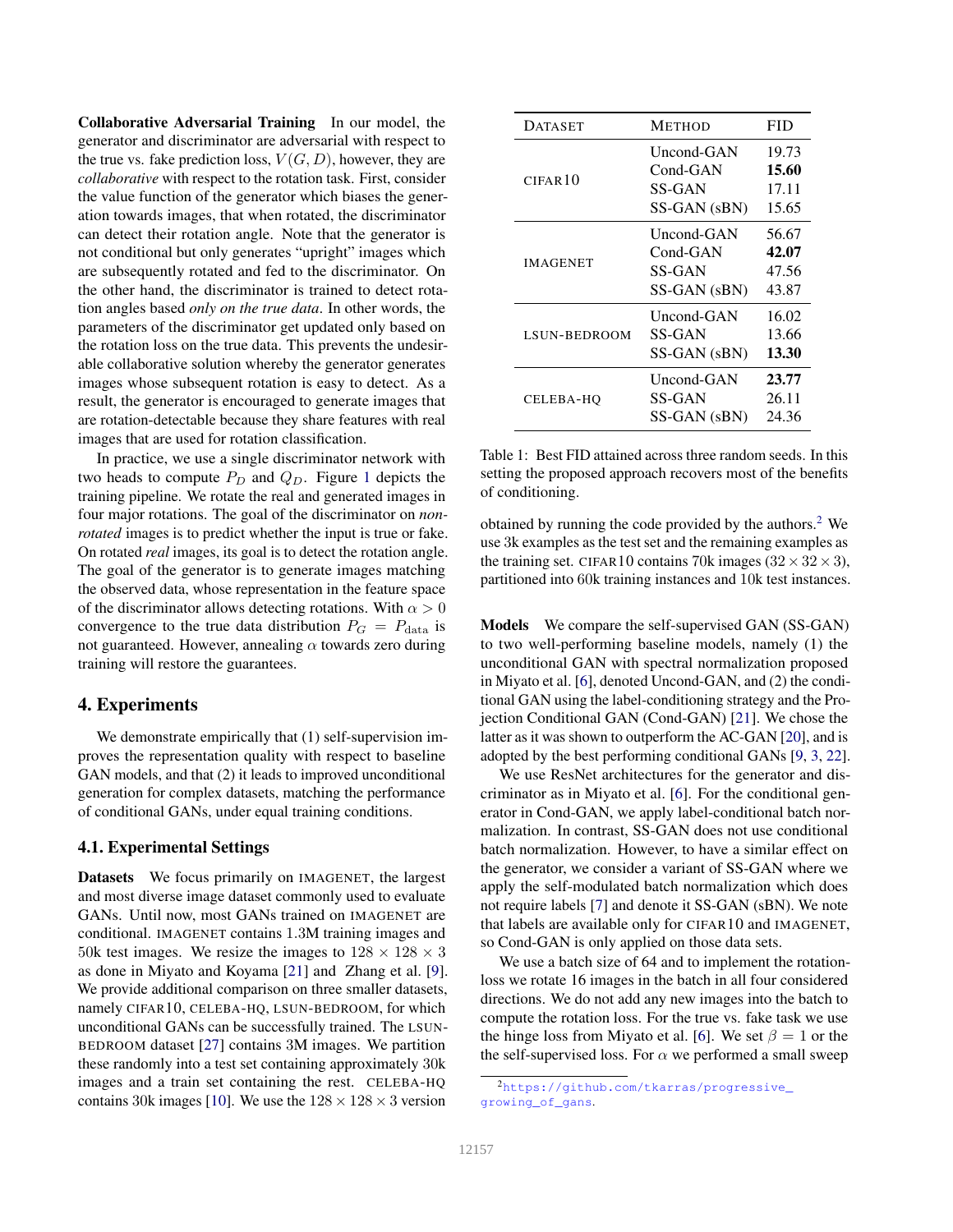|                         |                |           |           |                | CIFAR10           |                  | <b>IMAGENET</b>    |                  |
|-------------------------|----------------|-----------|-----------|----------------|-------------------|------------------|--------------------|------------------|
| <b>TYPE</b>             | $\lambda$      | $\beta_1$ | $\beta_2$ | D ITERS        | <b>UNCOND-GAN</b> | SS-GAN           | UNCOND-GAN         | SS-GAN           |
| <b>GRADIENT PENALTY</b> |                | 0.0       | 0.900     |                | $121.05 + 31.44$  | $25.8 + 0.71$    | $183.36 + 77.21$   | $80.67 + 0.43$   |
|                         |                |           |           | $\overline{2}$ | $28.11 + 0.66$    | $26.98 + 0.54$   | $85.13 \pm 2.88$   | $83.08 \pm 0.38$ |
|                         |                | 0.5       | 0.999     |                | $78.54 \pm 6.23$  | $25.89 \pm 0.33$ | $104.73 + 2.71$    | $91.63 \pm 2.78$ |
|                         | 10             | 0.0       | 0.900     |                | $188.52 + 64.54$  | $28.48 + 0.68$   | $227.04 + 31.45$   | $85.38 + 2.7$    |
|                         |                |           |           | 2              | $29.11 + 0.85$    | $27.74 + 0.73$   | $227.74 \pm 16.82$ | $80.82 \pm 0.64$ |
|                         |                | 0.5       | 0.999     |                | $117.67 + 17.46$  | $25.22 + 0.38$   | $242.71 + 13.62$   | $144.35 + 91.4$  |
| SPECTRAL NORM           | $\overline{0}$ | 0.0       | 0.900     |                | $87.86 + 3.44$    | $19.65 + 0.9$    | $129.96 + 6.6$     | $86.09 + 7.66$   |
|                         |                |           |           | 2              | $20.24 + 0.62$    | $17.88 \pm 0.64$ | $80.05 + 1.33$     | $70.64 + 0.31$   |
|                         |                | 0.5       | 0.999     |                | $86.87 + 8.03$    | $18.23 \pm 0.56$ | $201.94 + 27.28$   | $99.97 \pm 2.75$ |

Table 2: FID for unconditional GANs under different hyperparameter settings. Mean and standard deviations are computed across three random seeds. Adding the self-supervision loss reduces the sensitivity of GAN training to hyperparameters.

 $\alpha \in \{0.2, 0.5, 1\}$ , and select  $\alpha = 0.2$  for all datasets (see the appendix for details). For all other hyperparameters, we use the values in Miyato et al. [6] and Miyato and Koyama [21]. We train CIFAR10, LSUN-BEDROOM and CELEBA-HQ for 100k steps on a single P100 GPU. For IMAGENET we train for 1M steps. For all datasets we use the Adam optimizer with learning rate 0.0002.

#### 4.2. Comparison of Sample Quality

Metrics To evaluate generated samples from different methods quantitatively, we use the Frechet Inception Distance (FID) [28]. In FID, the true data and generated samples are first embedded in a specific layer of a pre-trained Inception network. Then, a multivariate Gaussian is fit to the data and the distance computed as  $FID(x, g)$  =  $||\mu_x - \mu_g||_2^2 + \text{Tr}(\Sigma_x + \Sigma_g - 2(\Sigma_x \Sigma_g)^{\frac{1}{2}})$ , where  $\mu$  and  $\Sigma$  denote the empirical mean and covariance and subscripts  $x$  and  $q$  denote the true and generated data respectively. FID is shown to be sensitive to both the addition of spurious modes and to mode dropping [29, 30]. An alternative approximate measure of sample quality is Inceptions Score (IS) Salimans et al. [2]. Since it has some flaws Barratt and Sharma [31], we use FID as the main metric in this work.

Results Figure 4 shows FID training curves on CIFAR10 and IMAGENET. Table 1 shows the FID of the best run across three random seeds for each dataset and model combination. The unconditional GAN is unstable on IMAGENET and the training often diverges. The conditional counterpart outperforms it substantially. The proposed method, namely SS-GAN, is stable on IMAGENET, and performs substantially better than the unconditional GAN. When equipped with self-modulation it matches the performance on the conditional GAN. In terms of mean performance (Figure 4) the proposed approach matches the conditional GAN, and in terms of the best models selected across random seeds

(Table 1), the performance gap is within  $5\%$ . On CIFAR10 and LSUN-BEDROOM we observe a substantial improvement over the unconditional GAN and matching the performance of the conditional GAN. Self-supervision appears not to significantly improve the results on CELEBA-HQ. We posit that this is due to low-diversity in CELEBA-HQ, and also for which rotation task is less informative.

Robustness across hyperparameters GANs are fragile; changes to the hyperparameter settings have a substantial impact to their performance [30, 32]. Therefore, we evaluate different hyperparameter settings to test the stability of SS-GAN. We consider two classes of hyperparameters: First, those controlling the Lipschitz constant of the discriminator, a central quantity analyzed in the GAN literature [6, 33]. We evaluate two state-of-the-art techniques: gradient penalty [5], and spectral normalization [6]. The gradient penalty introduces a regularization strength parameter,  $\lambda$ . We test two values  $\lambda \in \{1, 10\}$ . Second, we vary the hyperparameters of the Adam optimizer. We test two popular settings  $(\beta_1, \beta_2)$ :  $(0.5, 0.999)$  and  $(0, 0.9)$ . Previous studies find that multiple discriminator steps per generator step help training [1, 2], so we try both 1 and 2 discriminator steps per generator step.

Table 2 compares the mean FID scores of the unconditional models across penalties and optimization hyperparameters. We observe that the proposed approach yields consistent performance improvements. We observe that in settings where the unconditional GAN collapses (yielding FIDs larger than 100) the self-supervised model does not exhibit such a collapse.

#### 4.3. Large Scale Self-Supervised GAN

We scale up training the SS-GAN to attain the best possible FID for unconditional IMAGENET generation. To do this, we increase the model's capacity to match the model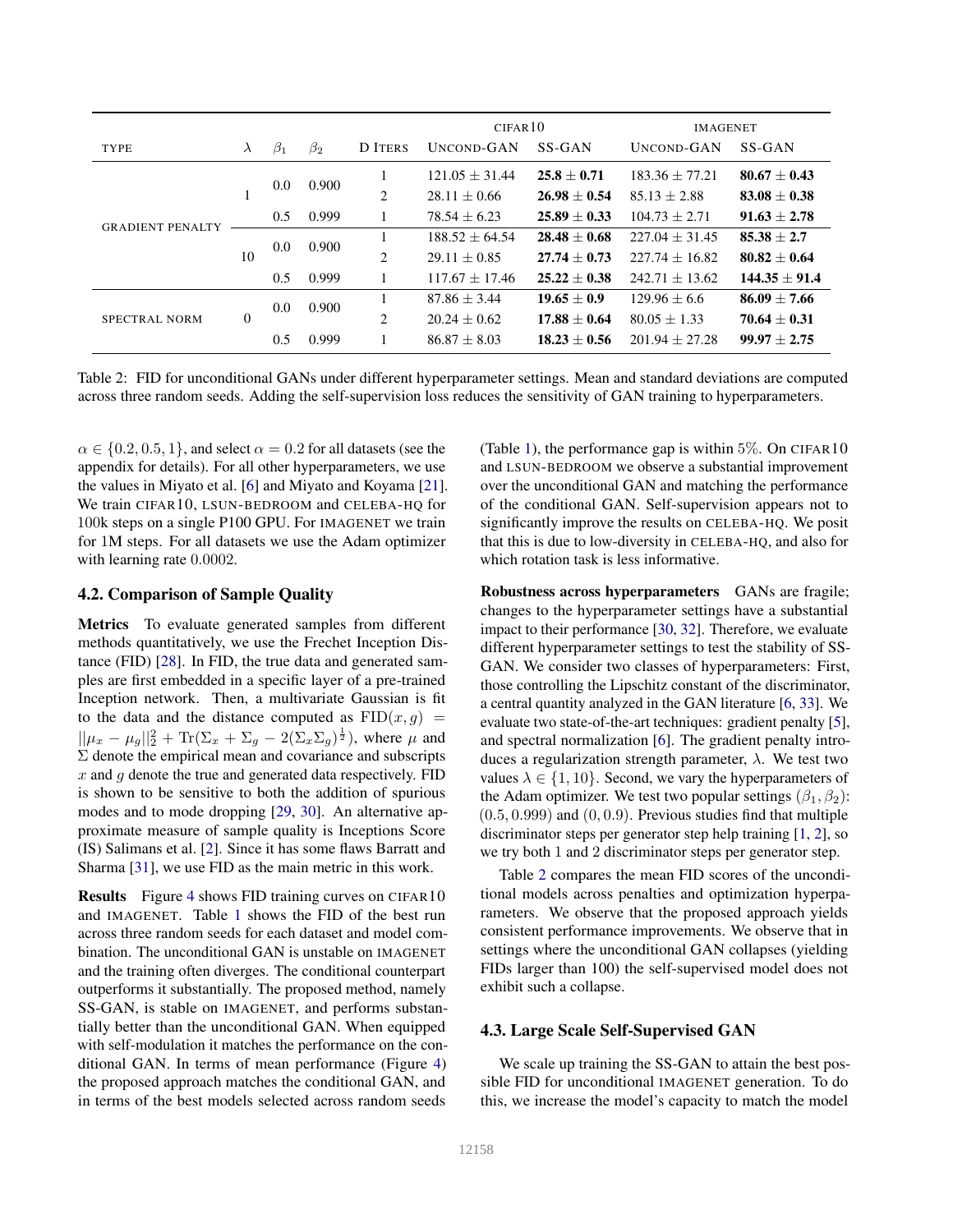

Figure 4: FID learning curves on CIFAR10 and IMAGENET. The curves show the mean performance across three random seeds. The unconditional GAN (Uncond-GAN) attains significantly poorer performance than the conditional GAN (Cond-GAN). The unconditional GAN is unstable on IMAGENET and the runs often diverge after 500k training iterations. The addition of self-supervision (SS-GAN) stabilizes Uncond-GAN and boosts performance. Finally, when we add the additional self-modulated Batch Norm (sBN) [7] to SS-GAN, which mimics generator conditioning in the unconditional setting, this unconditional model attains the same mean performance as the conditional GAN.

in  $[22]$ .<sup>3</sup> We train the model on 128 cores of Google TPU v3 Pod for 500k steps using batch size of 2048. For comparison, we also train the same model without the auxiliary self-supervised loss (Uncond-GAN). We report the FID at 50k to be comparable other literature reporting results on IMAGENET. We repeat each run three times with different random seeds.

For SS-GAN we obtain the FID of  $23.6 \pm 0.1$  and  $71.6 \pm 66.3$  for Uncond-GAN. Self-supervision stabilizes training; the mean and variance across random seeds is greatly reduced because, unlike for the regular unconditional GAN, SS-GAN never collapsed. We observe improvement in the best model across random seeds, and the best SS-GAN attains an FID of 23.4. To our knowledge, this is the best results attained training unconditionally on IMAGENET.

#### 4.4. Representation Quality

We test empirically whether self-supervision encourages the discriminator to learn meaningful representations. For this, we compare the quality of the representations extracted from the intermediate layers of the discriminator's ResNet architecture. We apply a common evaluation method for representation learning, proposed in Zhang et al. [25]. In particular, we train a logistic regression classifier on the feature maps from each ResNet block to perform the 1000 way classification task on IMAGENET or 10-way on CIFAR10 and report top-1 classification accuracy.

We report results using the Cond-GAN, Uncond-GAN,



Figure 5: A random sample of unconditionally generated images from the self-supervised model. To our knowledge, this is the best results attained training unconditionally on IMAGENET.

and SS-GAN models. We also ablate the adversarial loss from our SS-GAN which results in a purely rotation-based self-supervised model (Rot-only) which uses the same architecture and hyperparameters as the SS-GAN discriminator. We report the mean accuracy and standard deviation

<sup>3</sup>The details can be found at https://github.com/google/ compare\_gan.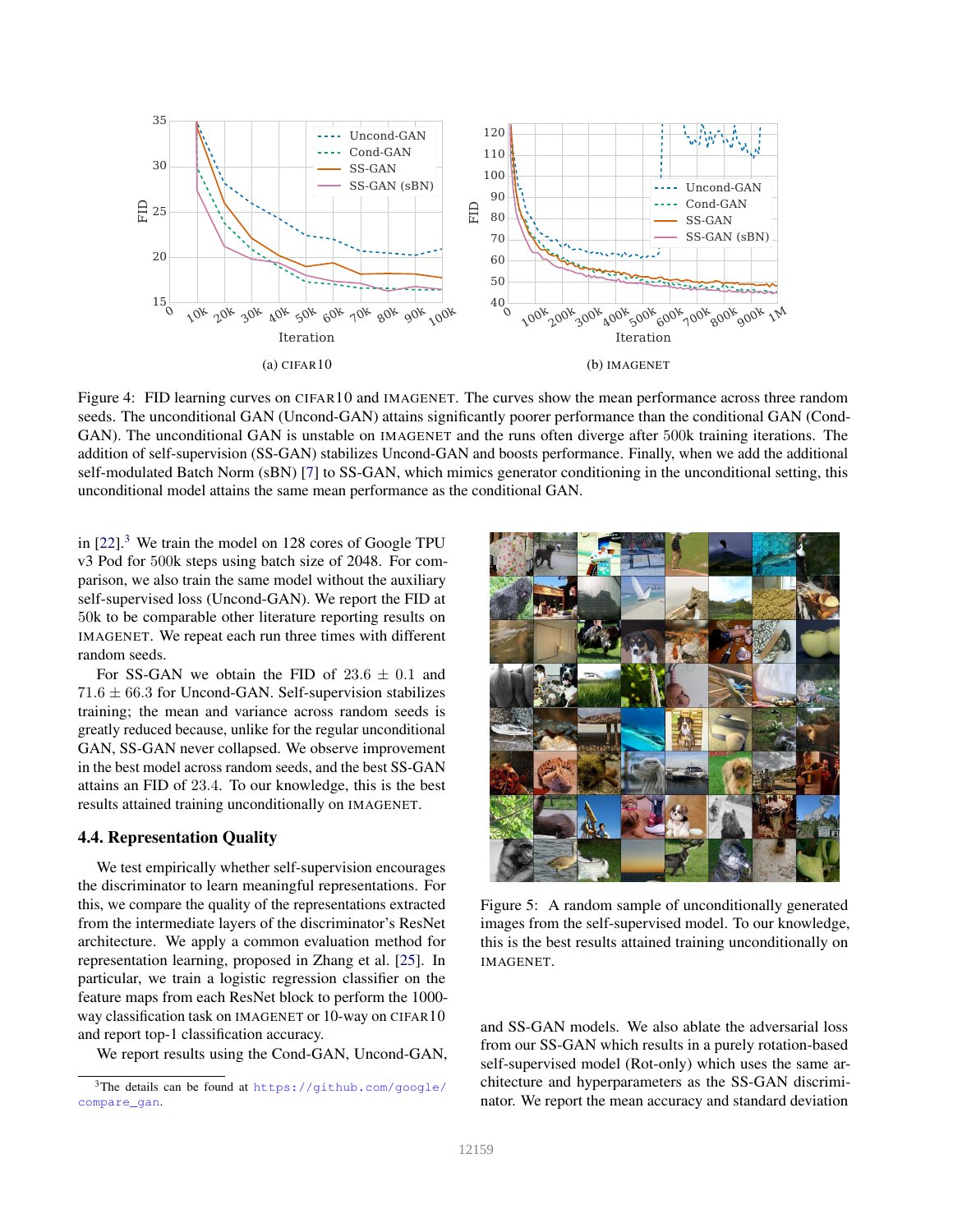across three independent models with different random seeds. Training details for the logistic classifier are in the appendix.

Results Table 4 shows the quality of representation at after 1M training steps on IMAGENET. Figure 6 shows the learning curves for representation quality of the final ResNet block on IMAGENET. The curves for the other blocks are provided in appendix. Note that "training steps" refers to the training iterations of the original GAN, and not to the linear classifier which is always trained to convergence. Overall, the SS-GAN yields the best representations across all blocks and training iterations. We observe similar results on CIFAR10 provided in Table 3.

In detail, the IMAGENET ResNet contains six blocks. For Uncond-GAN and Rot-only, Block 3 performs best, for Cond-GAN and SS-GAN, the final Block 5 performs best. The representation quality for Uncond-GAN drops at 500k steps, which is consistent with the FID drop in Figure 4. Overall, the SS-GAN and Cond-GAN representations are better than Uncond-GAN, which correlates with their improved sample quality. Surprisingly, the the SS-GAN overtakes Cond-GAN after training for 300k steps. One possibility is that the Cond-GAN is overfitting the training data. We inspect the representation performance of Cond-GAN on the training set and indeed see a very large generalization

|                    | Uncond. | Cond. | Rot-only | SS-GAN (sBN) |
|--------------------|---------|-------|----------|--------------|
| Block <sub>0</sub> | 0.719   | 0.719 | 0.710    | 0.721        |
| Block1             | 0.762   | 0.759 | 0.749    | 0.774        |
| Block <sub>2</sub> | 0.778   | 0.776 | 0.762    | 0.796        |
| Block3             | 0.776   | 0.780 | 0.752    | 0.799        |
| <b>Best</b>        | 0.778   | 0.780 | 0.762    | 0.799        |

Table 3: Top-1 accuracy on CIFAR10. Mean score across three training runs of the original model. All standard deviations are smaller than 0.01 and are reported in the appendix.

| Method             | Uncond. | Cond. | Rot-only | SS-GAN (sBN) |
|--------------------|---------|-------|----------|--------------|
| Block0             | 0.074   | 0.156 | 0.147    | 0.158        |
| Block1             | 0.063   | 0.187 | 0.134    | 0.222        |
| Block <sub>2</sub> | 0.073   | 0.217 | 0.158    | 0.250        |
| Block3             | 0.083   | 0.272 | 0.202    | 0.327        |
| Block4             | 0.077   | 0.253 | 0.196    | 0.358        |
| Block5             | 0.074   | 0.337 | 0.195    | 0.383        |
| <b>Best</b>        | 0.083   | 0.337 | 0.202    | 0.383        |

Table 4: Top-1 accuracy on IMAGENET. Mean score across three training runs of the original model. All standard deviations are smaller than 0.01, except for Uncond-GAN whose results exhibit high variance due to training instability. All standard deviations are reported in the appendix.



Figure 6: IMAGENET Top 1 accuracy (mean across three seeds) to predict labels from discriminator representations. X-axis gives the number of GAN training iterations.

gap, which indicates overfitting.

When we ablate the GAN loss, leaving just the rotation loss, the representation quality substantially decreases. It seems that the adversarial and rotation losses complement each other both in terms of FID and representation quality. We emphasize that our discriminator architecture is optimized for image generation, not representation quality. Rot-only, therefore, is an ablation method, and is not a stateof-the-art self-supervised learning algorithm. We discuss these next.

Table 5 compares the representation quality of SS-GAN to state-of-the-art published self-supervised learning algorithms. Despite the architecture and hyperparameters being optimized for image quality, the SS-GAN model achieves competitive results on IMAGENET. Among those methods, only BiGAN [34] also uses a GAN to learn representations; but SS-GAN performs substantially (0.073 accuracy points) better. BiGAN learns the representation with an additional encoder network, while SS-GAN is arguably simpler because it extracts the representation directly from the discriminator. The best performing method is the recent DeepClustering algorithm [35]. This method is just 0.027 accuracy points ahead of SS-GAN and requires expensive offline clustering after every training epoch.

In summary, the representation quality evaluation highlights the correlation between representation quality and image quality. It also confirms that the SS-GAN does learn relatively powerful image representations.

# 5. Related Work

GAN forgetting Catastrophic forgetting was previously considered as a major cause for GAN training instability. The main remedy suggested in the literature is to introduce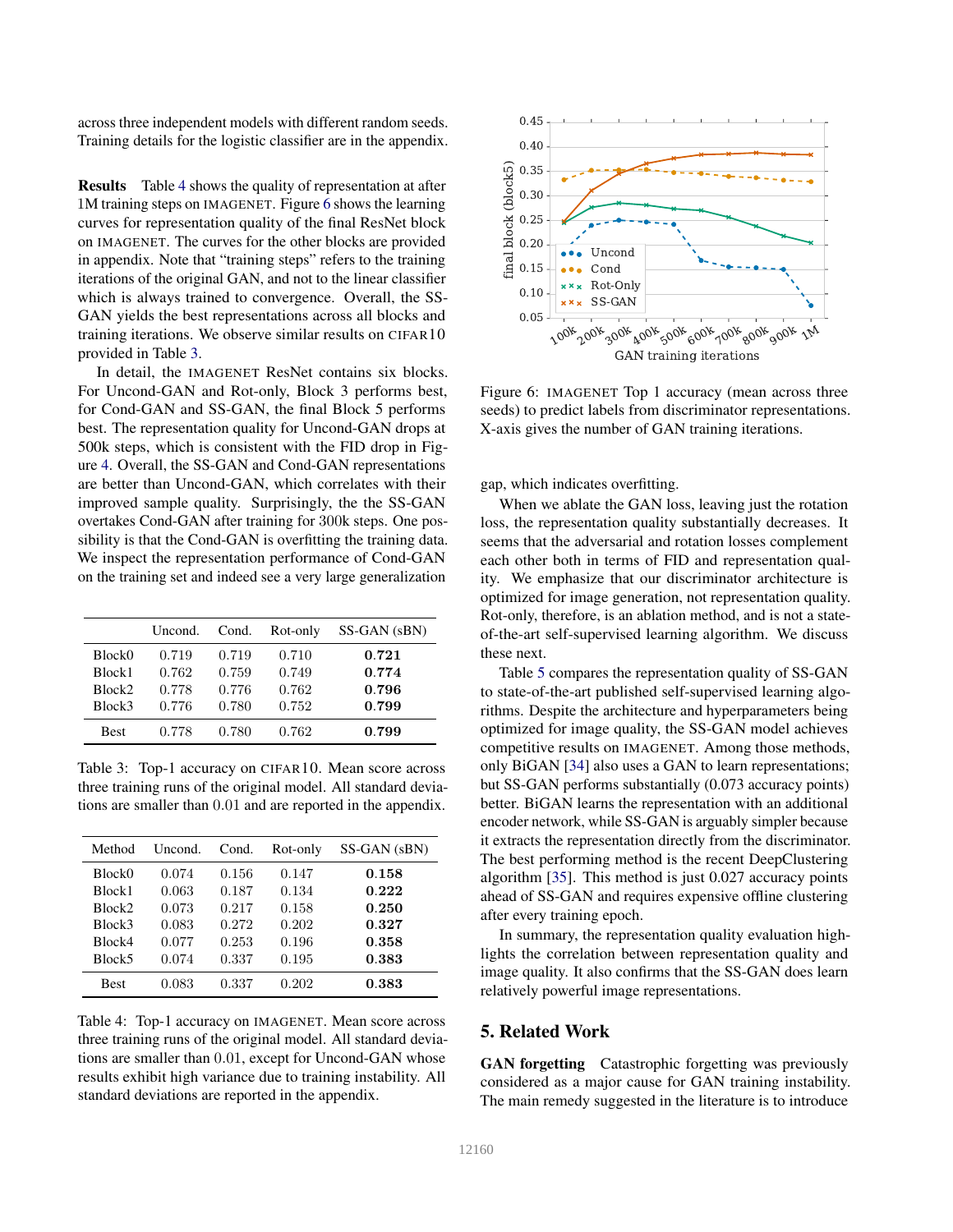| Method              | Accuracy |
|---------------------|----------|
| Context [24]        | 0.317    |
| BiGAN [34, 36]      | 0.310    |
| Colorization [25]   | 0.326    |
| RotNet [26]         | 0.387    |
| DeepClustering [35] | 0.410    |
| SS-GAN (sBN)        | 0.383    |

Table 5: Comparison with other self-supervised representation learning methods by top-1 accuracy on IMAGENET. For SS-GAN, the mean performance is presented.

temporal memory into the training algorithm in various ways. For example, Grnarova et al. [19] induce discriminator memory by replaying previously generated images. An alternative is to instead reuse previous models: Salimans et al. [2] introduce checkpoint averaging, where a running average of the parameters of each player is kept, and Grnarova et al. [19] maintain a queue of models that are used at each training iteration. Kim et al. [18] add memory to retain information about previous samples. Other papers frame GAN training as a continual learning task. Thanh-Tung et al. [14] study catastrophic forgetting in the discriminator and mode collapse, relating these to training instability. Liang et al. [15] counter discriminator forgetting by leveraging techniques from continual learning directly (Elastic Weight Sharing [11] and Intelligent Synapses [37]).

Conditional GANs Conditional GANs are currently the best approach for generative modeling of complex data sets, such as ImageNet. The AC-GAN was the first model to introduce an auxiliary classification loss for the discriminator [20]. The main difference between AC-GAN and the proposed approach is that self-supervised GAN requires no labels. Furthermore, the AC-GAN generator generates images conditioned on the class, whereas our generator is unconditional and the images are subsequently rotated to produce the artificial label. Finally, the self-supervision loss for the discriminator is applied only over real images, whereas the AC-GAN uses both real and fake.

More recently, the P-cGAN model proposed by Miyato and Koyama [21] includes one real/fake head per class [21]. This architecture improves performance over AC-GAN. The best performing GANs trained on GPUs [9] and TPUs [22] use P-cGAN style conditioning in the discriminator. We note that conditional GANs also use labels in the generator, either by concatenating with the latent vector, or via FiLM modulation [38].

Self-supervised learning Self-supervised learning is a family of methods that learn the high level semantic representation by solving a surrogate task. It has been widely used

in the video domain [39, 40], the robotics domain [41, 42] and the image domain [24, 35]. We focused on the image domain in this paper. Gidaris et al. [26] proposed to rotate the image and predict the rotation angle. This conceptually simple task yields useful representations for downstream image classification tasks. Apart form trying to predict the rotation, one can also make edits to the given image and ask the network to predict the edited part. For example, the network can be trained to solve the context prediction problem, like the relative location of disjoint patches [24, 43] or the patch permutation of a jigsaw puzzle [44]. Other surrogate tasks include image inpainting [45], predicting the color channels from a grayscale image [25], and predicting the unsupervised clustering classes [35]. Recently, Kolesnikov et al. [46] conducted a study on self-supervised learning with modern neural architectures.

## 6. Conclusions and Future Work

Motivated by the desire to counter discriminator forgetting, we propose a deep generative model that combines adversarial and self-supervised learning. The resulting novel model, namely self-supervised GAN when combined with the recently introduced self-modulation, can match equivalent conditional GANs on the task of image synthesis, *without having access to labeled data.* We then show that this model can be scaled to attain an FID of 23.4 on unconditional ImageNet generation which is an extremely challenging task.

This line of work opens several avenues for future research. First, it would be interesting to use a state-of-the-art self-supervised architecture for the discriminator, and optimize for best possible representations. Second, the selfsupervised GAN could be used in a semi-supervised setting where a small number of labels could be used to fine-tune the model. Finally, one may exploit several recently introduced techniques, such as self-attention, orthogonal normalization and regularization, and sampling truncation [9, 22], to yield even better performance in unconditional image synthesis.

We hope that this approach, combining collaborative selfsupervision with adversarial training, can pave the way towards high quality, fully unsupervised, generative modeling of complex data.

#### Acknowledgements

We would also like to thank Marcin Michalski, Karol Kurach and Anton Raichuk for their help with infustrature, and major contributions to the Compare GAN library. We appreciate useful discussions with Ilya Tolstikhin, Olivier Bachem, Alexander Kolesnikov, Josip Djolonga, and Tiansheng Yao. Finally, we are grateful for the support of other members of the Google Brain team, Zürich.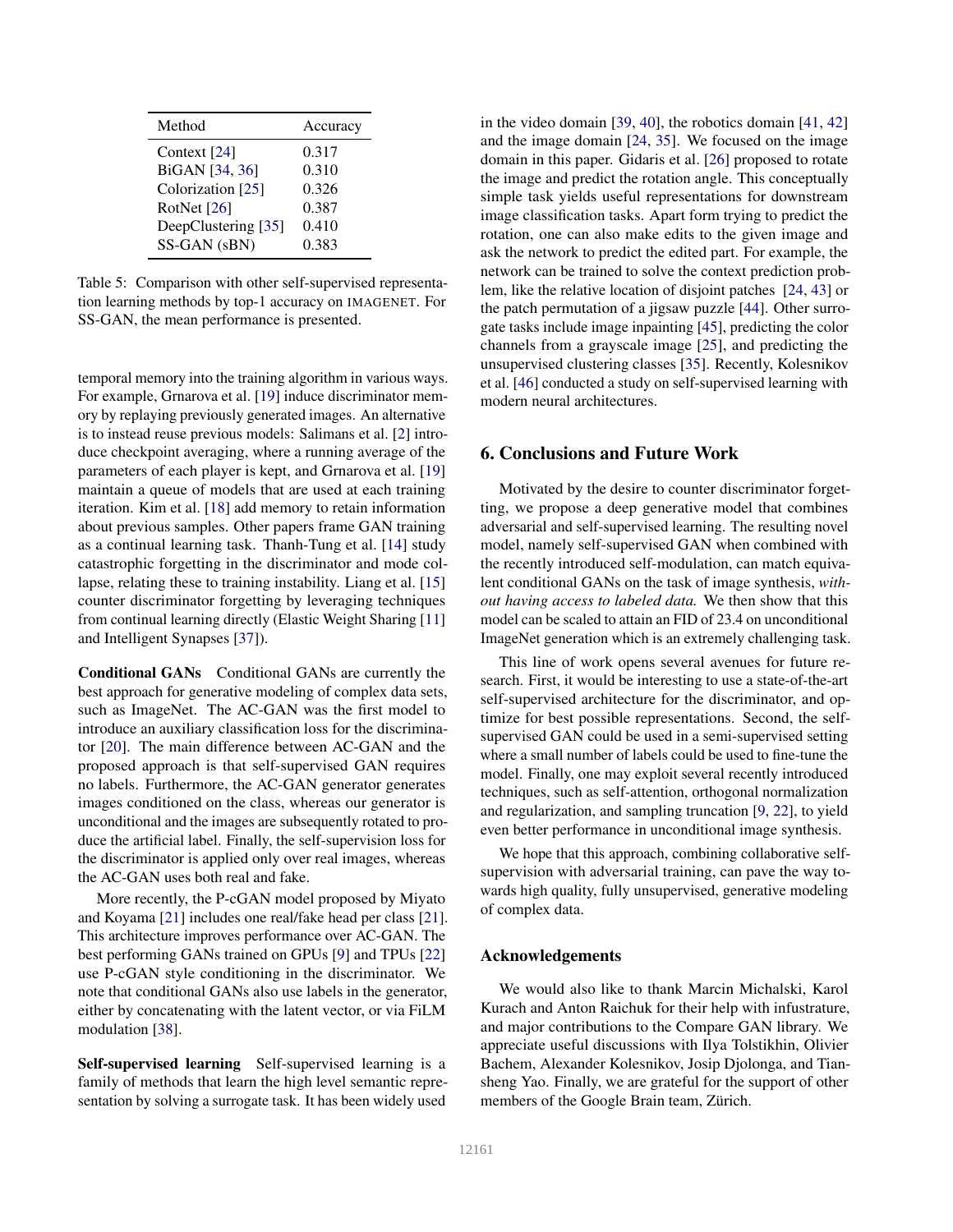# References

- [1] Ian Goodfellow, Jean Pouget-Abadie, Mehdi Mirza, Bing Xu, David Warde-Farley, Sherjil Ozair, Aaron Courville, and Yoshua Bengio. Generative adversarial nets. In *Advances in Neural Information Processing Systems (NIPS)*, 2014.
- [2] Tim Salimans, Ian Goodfellow, Wojciech Zaremba, Vicki Cheung, Alec Radford, and Xi Chen. Improved techniques for training gans. In *Advances in Neural Information Processing Systems (NIPS)*, 2016.
- [3] Lars Mescheder, Andreas Geiger, and Sebastian Nowozin. Which training methods for gans do actually converge? In *International Conference on Machine Learning (ICML)*, 2018.
- [4] Xudong Mao, Qing Li, Haoran Xie, Raymond YK Lau, Zhen Wang, and Stephen Paul Smolley. Least squares generative adversarial networks. In *International Conference on Computer Vision (ICCV)*, 2016.
- [5] Ishaan Gulrajani, Faruk Ahmed, Martin Arjovsky, Vincent Dumoulin, and Aaron Courville. Improved training of Wasserstein GANs. *Advances in Neural Information Processing Systems (NIPS)*, 2017.
- [6] Takeru Miyato, Toshiki Kataoka, Masanori Koyama, and Yuichi Yoshida. Spectral normalization for generative adversarial networks. *International Conference on Learning Representations (ICLR)*, 2018.
- [7] Ting Chen, Mario Lucic, Neil Houlsby, and Sylvain Gelly. On Self Modulation for Generative Adversarial Networks. In *International Conference on Learning Representations (ICLR)*, 2019.
- [8] Alec Radford, Luke Metz, and Soumith Chintala. Unsupervised representation learning with deep convolutional generative adversarial networks. In *International Conference on Learning Representations (ICLR)*, 2016.
- [9] Han Zhang, Ian Goodfellow, Dimitris Metaxas, and Augustus Odena. Self-attention generative adversarial networks. *arXiv preprint arXiv:1805.08318*, 2018.
- [10] Tero Karras, Timo Aila, Samuli Laine, and Jaakko Lehtinen. Progressive growing of gans for improved quality, stability, and variation. In *International Conference on Learning Representations (ICLR)*, 2018.
- [11] James Kirkpatrick, Razvan Pascanu, Neil Rabinowitz, Joel Veness, Guillaume Desjardins, Andrei A Rusu, Kieran Milan, John Quan, Tiago Ramalho, Agnieszka Grabska-Barwinska, et al. Overcoming catastrophic forgetting in neural networks. *Proceedings of the National Academy of Sciences*, 2017.
- [12] Michael McCloskey and Neal J Cohen. Catastrophic interference in connectionist networks: The sequential learning problem. In *Psychology of learning and motivation*, volume 24. Elsevier, 1989.
- [13] Robert M French. Catastrophic forgetting in connectionist networks. *Trends in cognitive sciences*, 1999.
- [14] Hoang Thanh-Tung, Truyen Tran, and Svetha Venkatesh. On catastrophic forgetting and mode collapse in generative adversarial networks. *ICML Workshop on Theoretical Foundations and Applications of Deep Generative Models*, 2018.
- [15] Kevin J Liang, Chunyuan Li, Guoyin Wang, and Lawrence Carin. Generative Adversarial Network Training is a Continual Learning Problem. *arXiv preprint arXiv:1811.11083*, 2018.
- [16] Ari Seff, Alex Beatson, Daniel Suo, and Han Liu. Continual learning in Generative Adversarial Nets. *arXiv preprint arXiv:1705.08395*, 2017.
- [17] Ashish Shrivastava, Tomas Pfister, Oncel Tuzel, Joshua Susskind, Wenda Wang, and Russell Webb. Learning from simulated and unsupervised images through adversarial training. In *Computer Vision and Pattern Recognition (CVPR)*, 2017.
- [18] Youngjin Kim, Minjung Kim, and Gunhee Kim. Memorization precedes generation: Learning unsupervised gans with memory networks. *International Conference on Learning Representations (ICLR)*, 2018.
- [19] Paulina Grnarova, Kfir Y Levy, Aurelien Lucchi, Thomas Hofmann, and Andreas Krause. An online learning approach to generative adversarial networks. In *International Conference on Learning Representations (ICLR)*, 2018.
- [20] Augustus Odena, Christopher Olah, and Jonathon Shlens. Conditional image synthesis with auxiliary classifier GANs. In *International Conference on Machine Learning (ICML)*, 2017.
- [21] Takeru Miyato and Masanori Koyama. cgans with projection discriminator. *International Conference on Learning Representations (ICLR)*, 2018.
- [22] Andrew Brock, Jeff Donahue, and Karen Simonyan. Large scale gan training for high fidelity natural image synthesis. *arXiv preprint arXiv:1809.11096*, 2018.
- [23] Alexey Dosovitskiy, Jost Tobias Springenberg, Martin Riedmiller, and Thomas Brox. Discriminative unsupervised feature learning with convolutional neural networks. In *Advances in Neural Information Processing Systems (NIPS)*, 2014.
- [24] Carl Doersch, Abhinav Gupta, and Alexei A Efros. Unsupervised visual representation learning by context prediction. In *International Conference on Computer Vision (ICCV)*, 2015.
- [25] Richard Zhang, Phillip Isola, and Alexei A Efros. Colorful image colorization. In *European Conference on Computer Vision (ECCV)*, 2016.
- [26] Spyros Gidaris, Praveer Singh, and Nikos Komodakis. Unsupervised representation learning by predicting image rotations. In *International Conference on Learning Representations (ICLR)*, 2018.